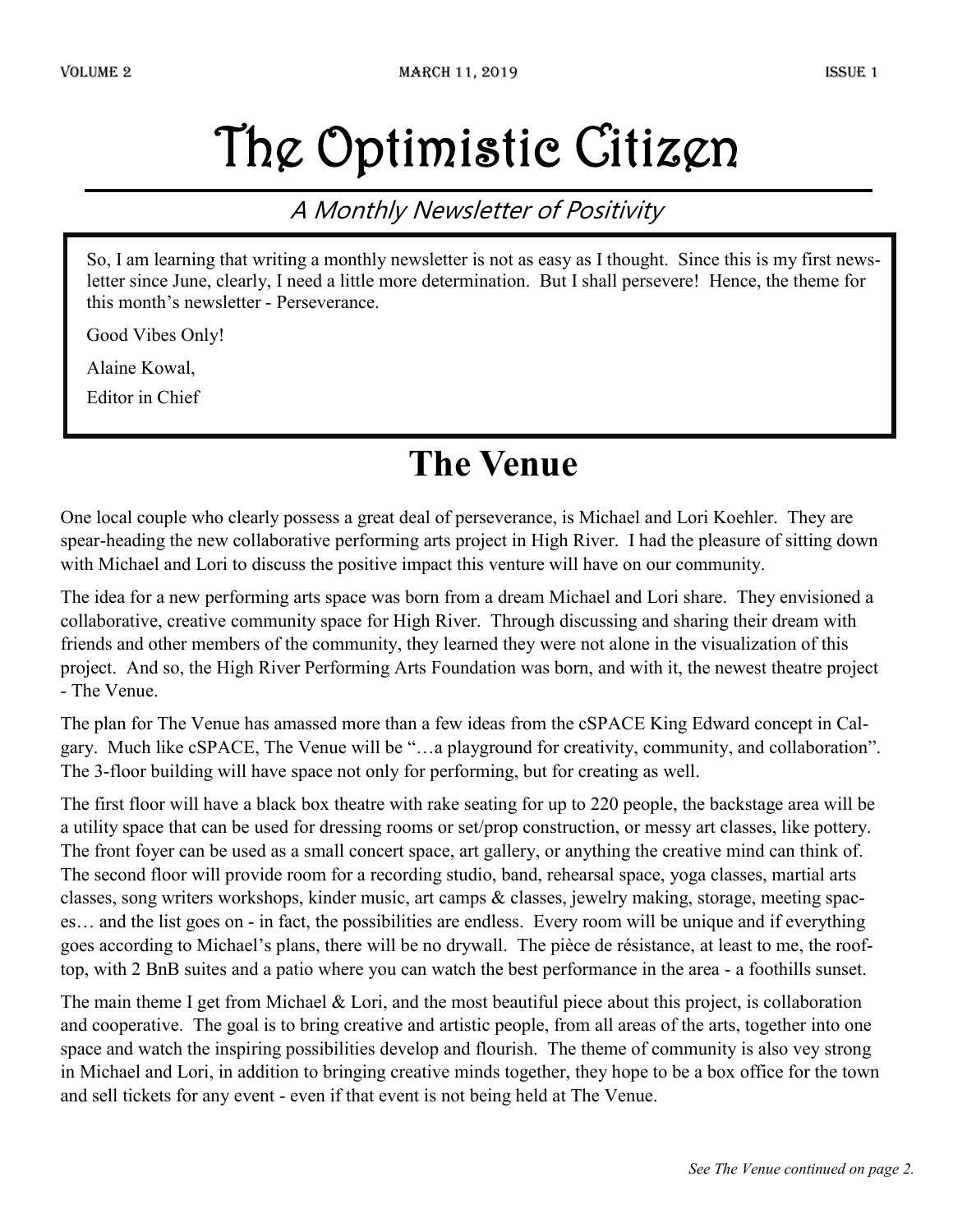#### *The Venue cont'd*

Michael and Lori cannot talk enough about the amazing support they have received from the Town, from Our High River, and from the Okotoks Art Council. "Everyone has been so supportive and positive, which reiterates how important this project is to our area."

Located on 5<sup>th</sup> Avenue between the High River Motel and Cuts on Fifth, the projected and hopeful completion date for the The Venue is Spring of 2021, but things are already happening onsite. Within the temporary palleted walls and wood-studded portico, you can catch performers from around the Province and from within our community, in the Summer Picnic Performance Series—stay tuned to The Venue's website for the lineup.

The members of the HRPAF will be holding a Reveal Party on April  $5<sup>th</sup>$  at 7:00 pm at the Highwood Golf & Country Club where you can see drawings of the new building, enjoy entertainment, and check out the road map for fundraising. All are welcome and encouraged to come.

The goal of the HRPAF is to design and build the building to suit. In the spirit of collaboration and cooperation, if you have an idea on how you would use the building, please share it with the HRPAF to help them visualize any imaginable creative aspiration. You can send them an email at hrpafoundation@gmail.com, or visit the website at www.thevenuehighriver.com.



# Good Vibes Only!

*theoptimisticcitizen@gmail.com*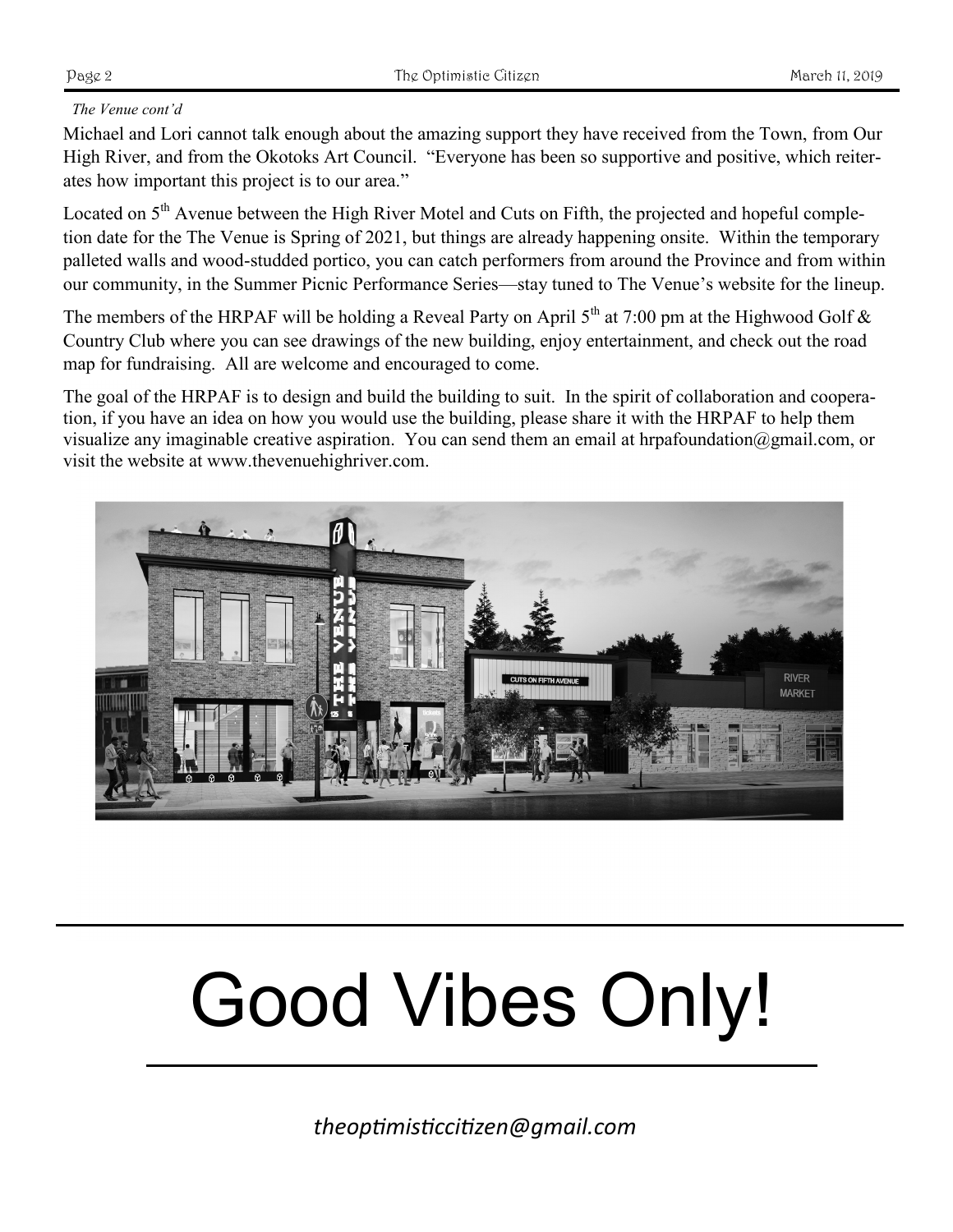### People who Persevered

*(Imagine if they hadn't…)*

- **J.K. Rowling** had just gotten a divorce, was on government aid, and could barely afford to feed her baby in 1994, just three years before the first Harry Potter book, *Harry Potter and The Philosopher's Stone*, was published. When she was shopping it out, she was so poor she couldn't afford a computer or even the cost of photocopying the 90,000-word novel, so she manually typed out each version to send to publishers. It was [rejected dozens of times](https://www.themuse.com/advice/when-getting-rejected-pays-off-big-time) until finally Bloomsbury, a small London publisher, gave it a second chance after the CEO's eight year-old daughter fell in love with it.
- **Muhammad Ali**  *"I hated every minute of training, but I said to myself, 'Don't quit, suffer now, and live the rest of your life as a champion.'"*
- **Jim Carrey**—When Carrey was 14 years old, his father [lost his job,](https://www.themuse.com/advice/moving-on-how-i-found-happiness-after-getting-fired) and his family hit rough times. They moved into a VW van on a relative's lawn, and the young aspiring comedian—who was so dedicated to his craft that he mailed his resume to *The Carroll Burnett Show* just a few years earlier, at age 10—took an eight-hours-per-day factory job after school to help make ends meet. At age 15, Carrey performed his comedy routine onstage for the first time—in a suit his mom made him and totally bombed, but he was undeterred. The next year, at 16, he quit school to focus on comedy full time. He moved to LA shortly after, where he would park on Mulholland Drive every night and visualize his success. One of these nights he wrote himself a check for \$10,000,000 for "Acting Services Rendered," which he dated for Thanksgiving 1995. Just before that date, he hit his payday with *Dumb and Dumber*. He put the deteriorated check, which he'd kept in his wallet the whole time, in his father's casket.
	- **Sarah Jessica Parker—**Parker was born in a poor coal-mining town in rural Ohio, the youngest of four children. Her parents divorced when she was two, and her mother remarried shortly thereafter and had an additional four children. Parker's stepfather, a truck driver, was often out of work, so the future starlet took up singing and dancing at a very young age to help supplement her mom's teaching income and feed their 10-person family. Despite hard times and occasionally being on welfare, Parker's mom continued to encourage her children's [interest in the arts.](https://www.themuse.com/advice/art-smart-an-intro-to-the-arts) The family moved to Cincinnati, where Parker was enrolled in a ballet, music, and theater school on scholarship. When she was 11 years old, the family took a trip to New York City so Parker could audition for a Broadway play. The trip was a success—she and her brother were both cast, and the family relocated to New York. Parker continued to work hard and land roles, eventually becoming the title character of TV juggernaut *Sex and the City*.